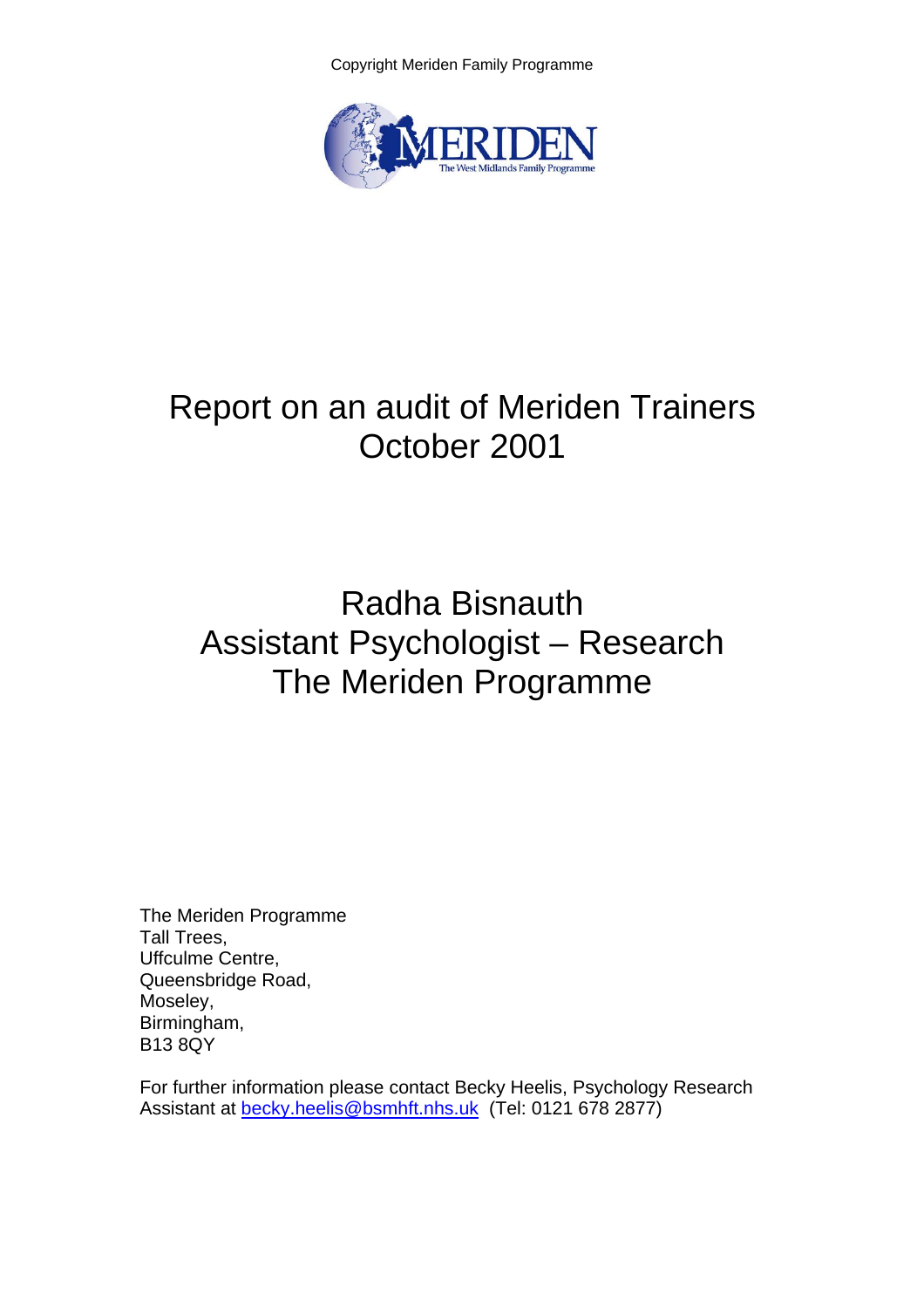**Aim:** The aim of the audit was to examine the experiences of the trainers on the Meriden programme. In response to a request from the trainers on the programme in May 2001, a survey of their experiences was carried out during August and September 2001. It consisted of eleven questions (see appendix I for a copy of the questions). The areas examined included motivations, frustrations, support and the benefits from being involved with Meriden.

**Participants:** Forty-two of the seventy-two trainers in the region answered the questionnaire. Five other trainers were inactive, two trainers were on longterm sick leave and one trainer was on maternity leave. It was not possible to find a mutually convenient time to interview the others within the time frame available. The trainers were from the three cohorts trained since 1998. Therefore, some had been trainers for three years, some for two years and some for one year.

**Procedure:** The questionnaire was administered over the phone to the majority of the trainers. Some trainers filled in questionnaires at regional supervision meetings.

**Analysis:** The responses from the trainers were tallied and then grouped for the identification of common themes.

### **Results:**

### **Question One – What top three factors have motivated you and kept you going in your role of trainer and supervisor?**

Eight categories were identified, these were

- *a) Wanting to help families and service users, aware of their difficulties*  Nearly half of those interviewed felt that this was an important factor. Responses included the approach making a difference to families and trainers felt strongly about service provision for families.
- *b) Group cohesion, being part of a group of people with similar motivation e.g. with other trainers* – Nearly half of those interviewed felt that the Regional group environment consisting of similar-minded trainers was beneficial. Responses included being with fellow trainers and others with similar motivation and experiences, commitment of the first cohort of trainers and not wanting to let others down.
- *c) The approach itself, belief in it and the fact that it is evidence-based*  Over a third of those interviewed felt strongly about the approach. Responses included belief in the approach, the need for it and that it was seen as useful and worthwhile.
- *d)* Support from staff and Meriden their commitment Responses included the enthusiasm and commitment of Meriden and Gráinne and that Regional supervision ensured trainers did not feel isolated.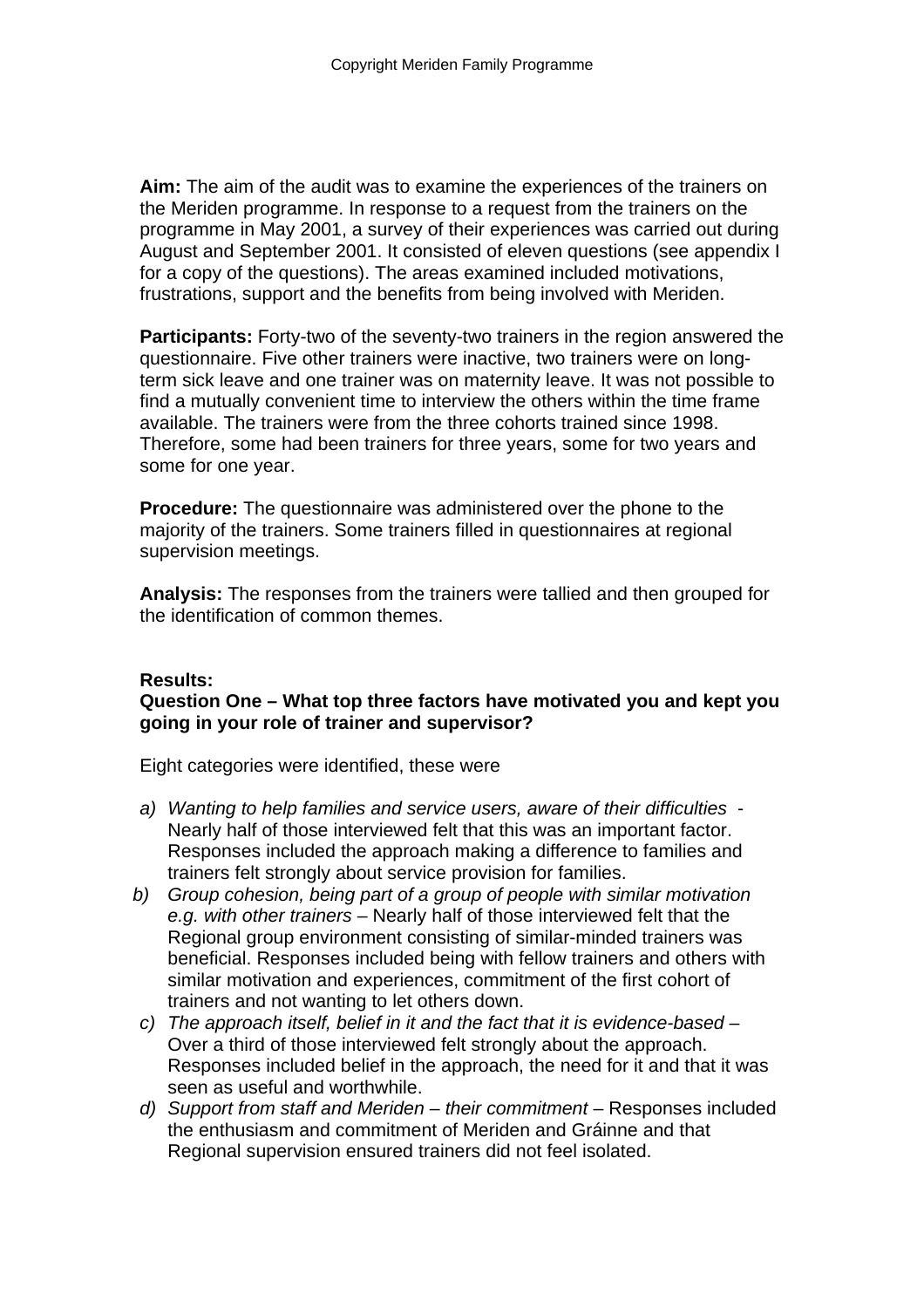- *e) Professional/ career development*  Responses included own professional interest and the trainer role being beneficial to own role and own development.
- *f) Teaching and enjoyment of it* Responses included being committed to teaching and enjoying the teaching role.
- *g) Innovative approach that is also new, different, challenging and enjoyable –* Responses included loving and enjoying the approach, it is a new initiative and changing the thinking of others.
- *h) Local support within own Trust*  There were not many examples of this category but there was some Trust and management support on hand.

### **Question Two – Are you still actively involved in clinical work with families?**

Thirty-one of those interviewed were currently working with families. Ten trainers were not working with families at present. One person was in the process of initiating contact with a family.

#### **Question Three - How has your role as a trainer affected your clinical work?**

Five categories were identified

*a) Time restrictions on role* – Approximately three-quarters of the responses were about restrictions that clinical roles and BFT roles imposed on each other. One trainer said that it was a case of balancing both roles. The responses to this category were sub-divided further to shed light on how the different roles of the trainers were affected.

i) Effects on the clinical role – Restrictions on the trainers' clinical role resulted from more time being given to the BFT role especially during weeks when training courses were being run. This resulted in more pressure on the clinical role

ii) Effects on the BFT role – Restrictions on being able to carry out the BFT trainer role resulted from having no cover for own clinical work and own clinical role superseding the BFT role. This resulted in being unavailable for events such as BFT training courses.

*b)* **Skills development – both clinical and managerial skills – Responses** included an increase in skills and confidence in own BFT role and speaking/ involvement in senior management meetings.

*c) No change* – This only applied to those in senior positions such as team managers and those who managed their own time

*d) Career and professional development* – Responses included trainers gaining skills that have enhanced their career and becoming more known with people for their BFT role.

*e) Wanting to help families* – Five trainers felt that there was more awareness of the family in their own work than previously.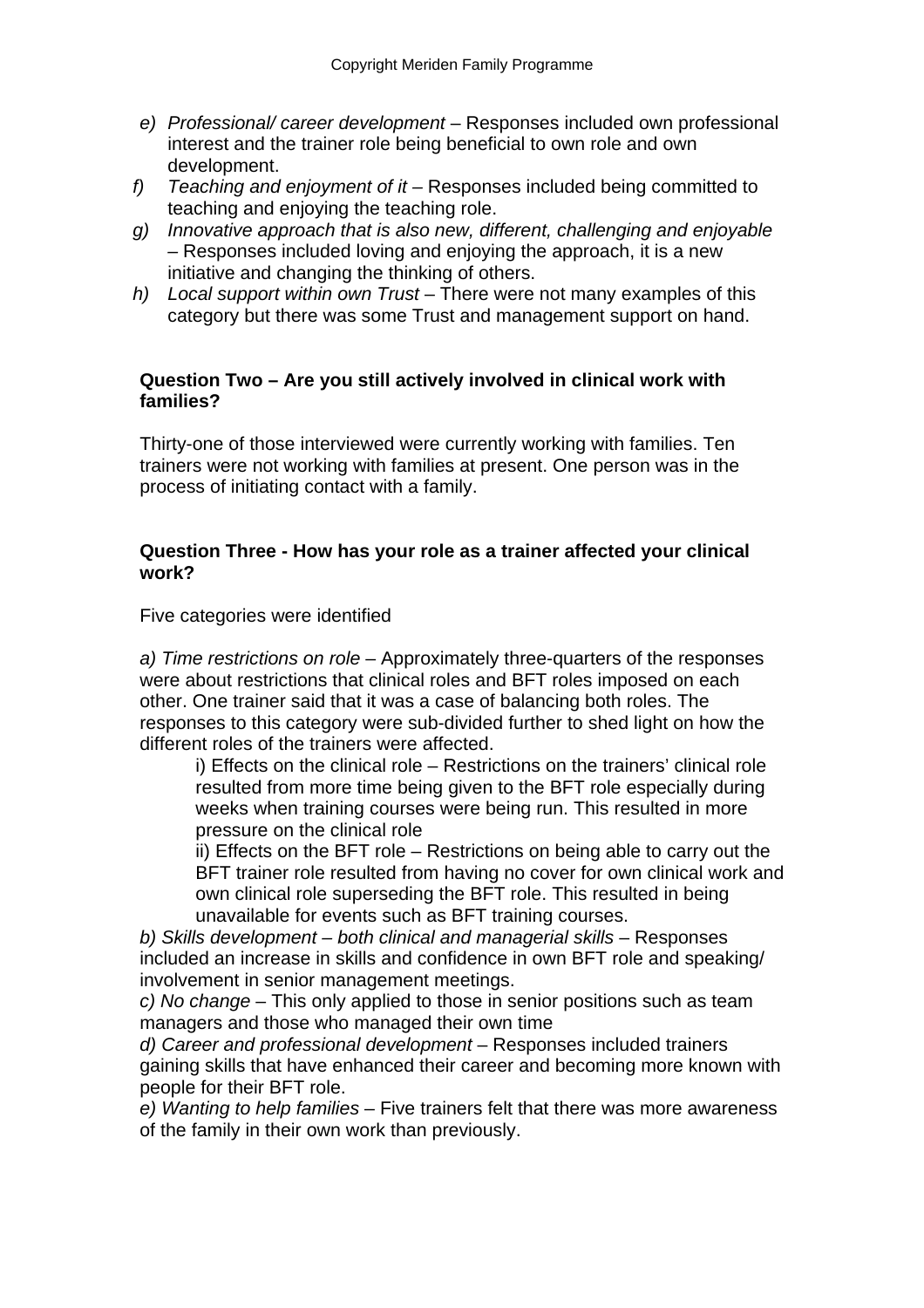### **Question Four - Does your management support you in your role as a BFT trainer?**

Four categories were identified

- a) Support Approximately three-quarters of those interviewed were supported in various ways. Some of the ways in which trainers were supported included being able to take time back when performing trainer duties, support from other trainees, being provided with the finances and resources to be able to carry out trainer duties, and having the BFT objectives incorporated into policy. Sources of support included the line managers.
- *b) Partial support*  A quarter of the trainers interviewed felt they received passive support. Responses included trainers reporting that they were not prevented from carrying out their duties, support had been promised but in reality there had been little practical support.
- *c) No support*  Two trainers felt unsupported. One person reported that BFT was not viewed as being relevant to their role while another person reported that they could not obtain any funding for their duties.
- *d) Indifference*  One trainer felt neither supported or non-supported.

#### **Question Five - Do you get time allocated from your work schedule to carry out your duties as a BFT trainer? Is this officially documented e.g. agreement, job description**

Thirty-two of those interviewed managed their own time allocation for BFT duties and their own clinical role. This time was not officially documented in job descriptions or contracts but left up to the discretion of the trainers.

In terms of how time was allocated, one trainer commented that the autonomy for time allocation depended on own case management. Four trainers commented that they negotiated time for their BFT trainers' role with their line manager. Two trainers reduced their caseloads at times when they were running BFT courses. One trainer did have time officially allocated while another reported not having time allocated at all.

Even though question five was posed in relation to trainer duties, six trainers reported that they had time officially allocated to do family work.

### **Question Six - What are the benefits for you from being involved with the Meriden programme?**

Eight categories were identified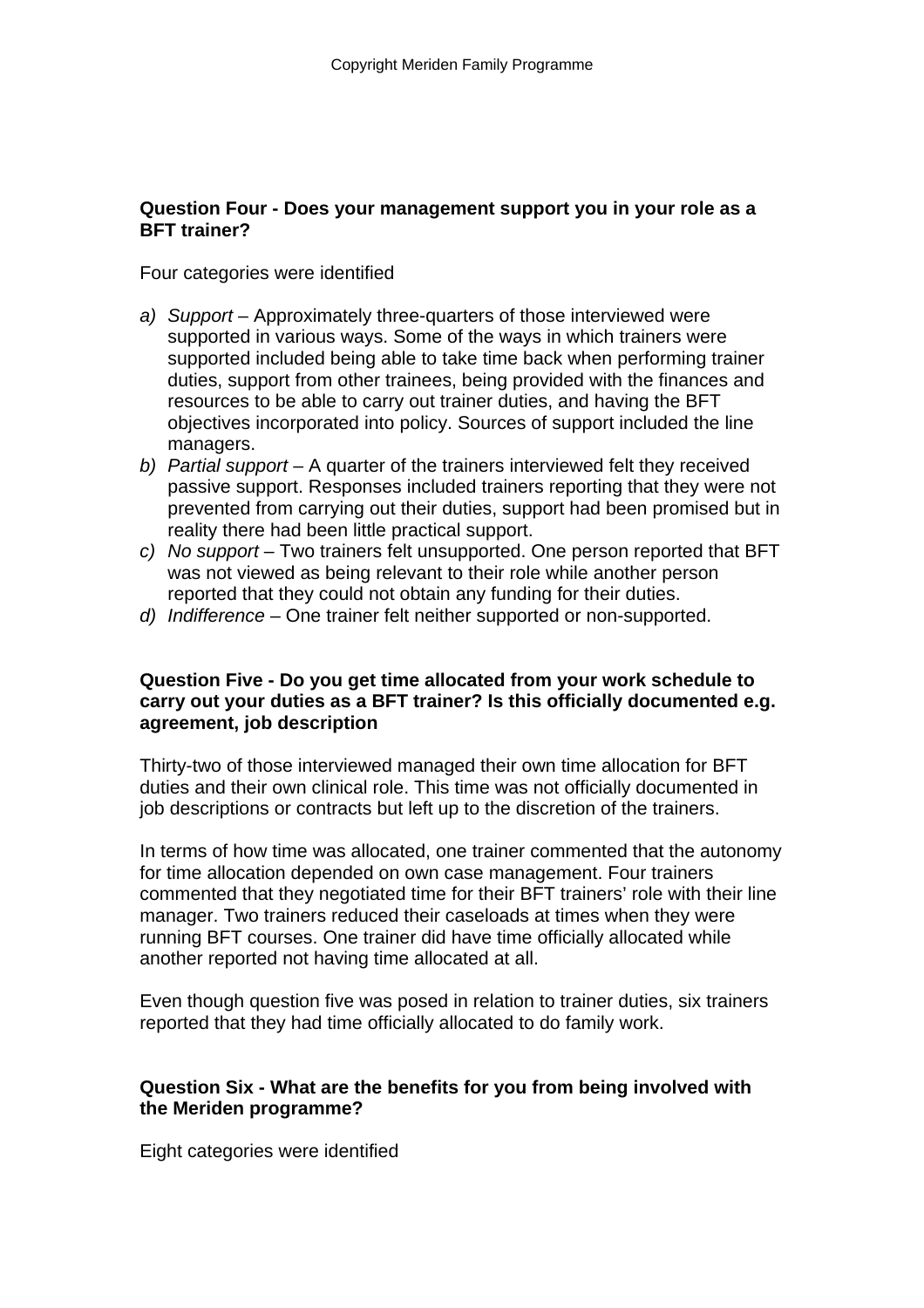- *a) Career and professional development*  This category contained the most responses. The largest response was the provision of specialist training days and having skills updated (including family work skills and confidence building). Other benefits included the status within one's own department and obtaining present employment because of the BFT role.
- *b) Group support, networking*  This category contained the second largest set of responses. Sixteen trainers felt that one benefit was being able to network with other professionals across both Trusts and disciplines.
- *c) Skills development* Six trainers felt that they benefited from the dissemination of up-to-date research. A few others were able to use the skills obtained in their own working environment and passed these skills on to other colleagues.
- *d) Support from Meriden*  Five trainers valued the direct Regional support and the resources for BFT. The indirect support from Meriden was evidenced in responses to (b), above.
- *e) Improved services for families* For three trainers the benefits were that services and clinical practice would improve. For others the benefits were that it is a clinical intervention that works. One trainer felt that they were putting something back into the trust and for another implementing evidence-based practice and meeting the National Service Framework was a benefit.
- *f) The approach itself* One trainer valued the structured nature of the BFT approach.
- g) *New initiative, project growth, passion about the programme*  A few of the trainers felt this way about the programme.
- h) *Awareness of families*  A couple of trainers commented that they valued the contact with the family and gained satisfaction from working with them.
- i) *Trainer's role*  Five trainers reported that they enjoyed the teaching and supervision role.

### **Question Seven - What issues have frustrated you about your role as a trainer and supervisor?**

Three categories were identified and these were

- *a) Disinterest of staff*  This was the biggest source of frustration for those interviewed. Examples of the disinterest shown included poor supervision attendance by BFT trainees and poor commitment to BFT, difficulties getting people onto courses and the approach only existing because of the dedicated trainers.
- *b) Lack of support within the Trust*  This was the second biggest problem encountered. Responses included complacency and lack of support from management and lack of implementation of the approach within the trust.
- *c) Restrictions on the Trainers' role*  This consisted of the difficulties in carrying out some of the trainers' duties. Difficulties arose through issues such as not having enough time for the BFT role, extra work being created by trying to take the approach forward and allocation of time for BFT duties. For some trainers, the restrictions arose from there being not enough trainers in the Trust and trainers not being around for duties.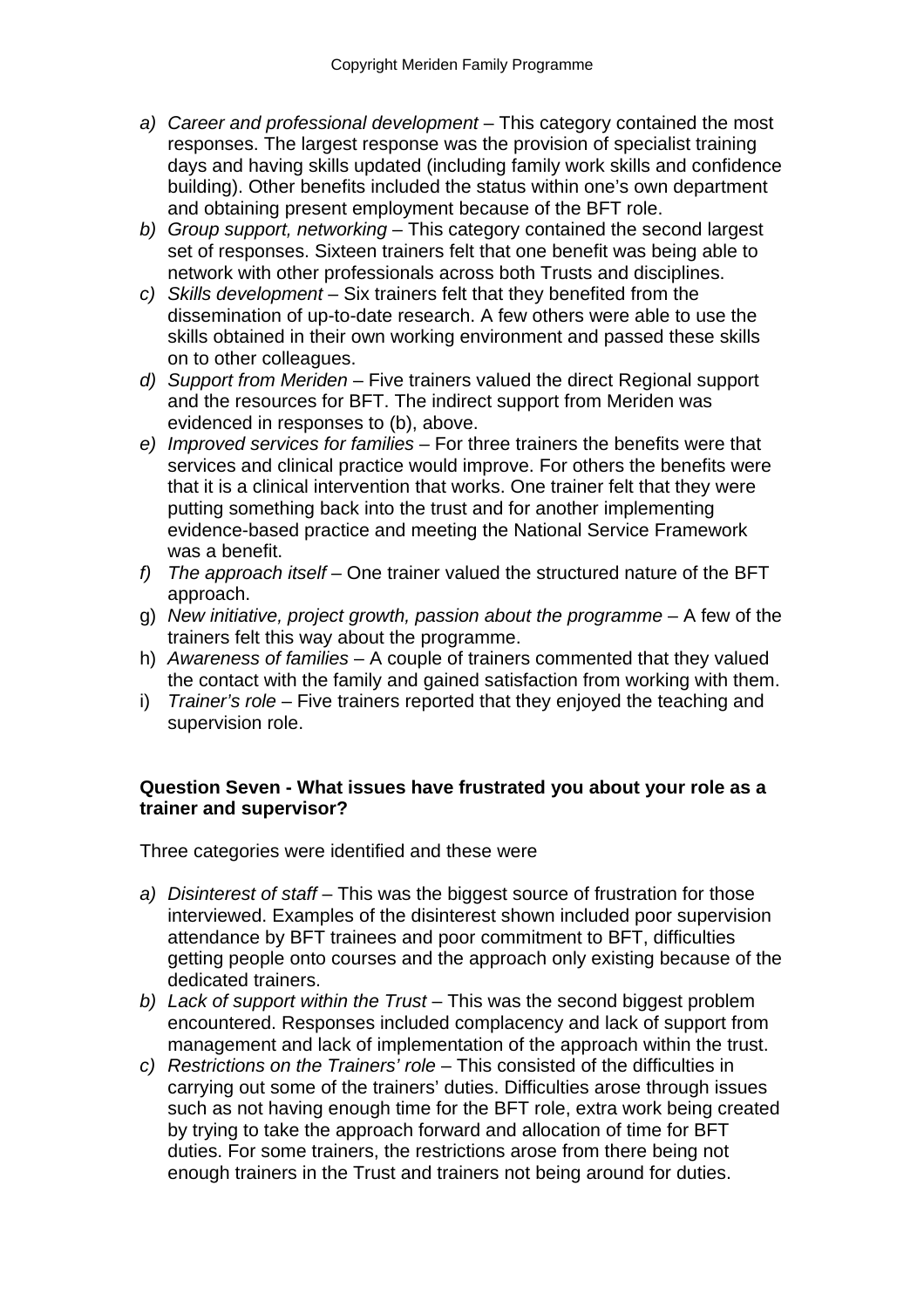# **Question Eight - How have you attempted to address the frustrations that you have encountered?**

Even though the responses for this category were quite mixed five categories were identified

- *a) Specific solutions for poor attendance at supervision*  Supervision solutions included offering support and information to those who could not find families, relaunching supervision/ changing the format (e.g. have ideas about working with families, refresher days and allocation of trainees to trainers), sending out letters/ questionnaires and having supervision certificates to encourage attendance.
- *b) Obtaining management support*  These actions involved obtaining management support, getting a policy together and discussing implementation issues at steering groups or with Trust management.
- *c) Trainer's Role*  Solutions suggested were specific to difficulties encountered through carrying out BFT trainer duties. They included raising the profile of BFT through means such as posters and carer's support meetings, just continuing to be involved in training and supervision, and, time allocation for BFT duties.
- *d) Personal reflection*  A couple of the trainers had personal strategies. One reduced their expectation of what to expect from people. The other trainer did not let the views of colleagues affect him.
- *e) Discussions*  A number of trainers suggested having various forums for addressing problems. These included trainers' meetings, trainer supervision and meetings with both trainers and trainees.

# **Question Nine - What support (any source) have you had to overcome the frustrations encountered?**

Five categories were identified

- *a) Meriden (Gráinne) and other trainers*  Meriden and the BFT trainers were the biggest source of support for the trainers
- *b) Colleagues who are pro-BFT*  Ten trainers gained support from colleagues who were enthusiastic about the approach, a training officer and a professional development officer.
- *c) Management initiatives*  Six trainers gained their line manager's support, four approached senior management although one trainer reported that management promised support but it did not materialise. Four trainers reported that they had set up a steering group to address BFT issues.
- d) No support Five trainers reported receiving no support from management or colleagues within his Trust and another trainer stated that he only received support because he has had to chase it.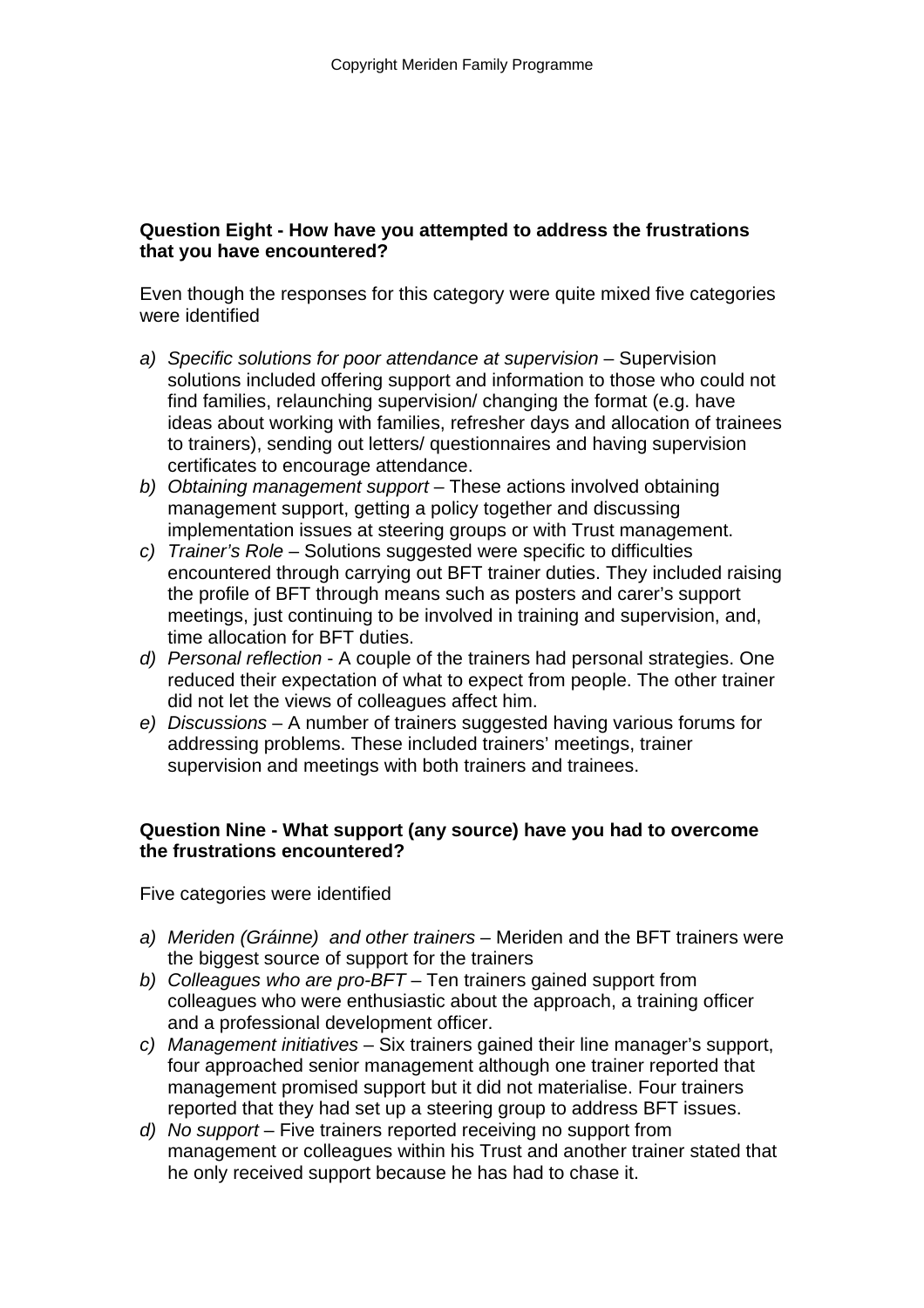#### **Question Ten - What outcomes have you had from your efforts and those of your management to address the problems that you have encountered?**

Six categories were identified

- *a) No outcomes/ ongoing*  This category contained the largest number of responses of either no current outcomes or that addressing the issues and frustrations was an ongoing process.
- *b) Supervision outcomes*  Only a few trainers contributed to this category. Outcomes included having new supervision strategies in place.
- *c) Limited outcomes*  Some trainers reported short-lived effects, trainees only recently showing commitment, and one trainer reported passive support from their employer.
- *d) Management support*  Some trainers reported that support has been gained from those such as ward managers and Trust management. One trainer commented that a BFT policy was ready to go to managers.
- *e) Trainer developments*  Developments included getting time allocated for duties, funding and resources for courses, setting up a steering group and trainer meetings to address problems.
- *f) Family work developments*  These included signs that trainees were thinking about taking on families and more families receiving the intervention. Not many trainers endorsed to this category.

#### **Question Eleven - What more could the programme do to help you address your problems as a BFT trainer?**

Again there was a mixture of responses and they were grouped into four categories.

*a) Nothing more can be done* - Half of those interviewed felt that there was nothing more that the Meriden programme could do. Some people reported that this was because good support has been provided, Meriden are always there and have provided Regional events. Others felt that there was nothing more that Meriden could do because some of the issues that needed addressing with were out of Meriden's control e.g. commitment of trainees, Trusts need to sort out implementation issues and some issues were local.

*b) Management issues and profile of BFT* - Ten trainers felt that Gráinne and Meriden need to continue organising Trust management meetings and keeping the profile of BFT raised. Others felt that more influence was needed over individual Trusts and management and more questioning of implementation/ reiterating the NSF standards was also required.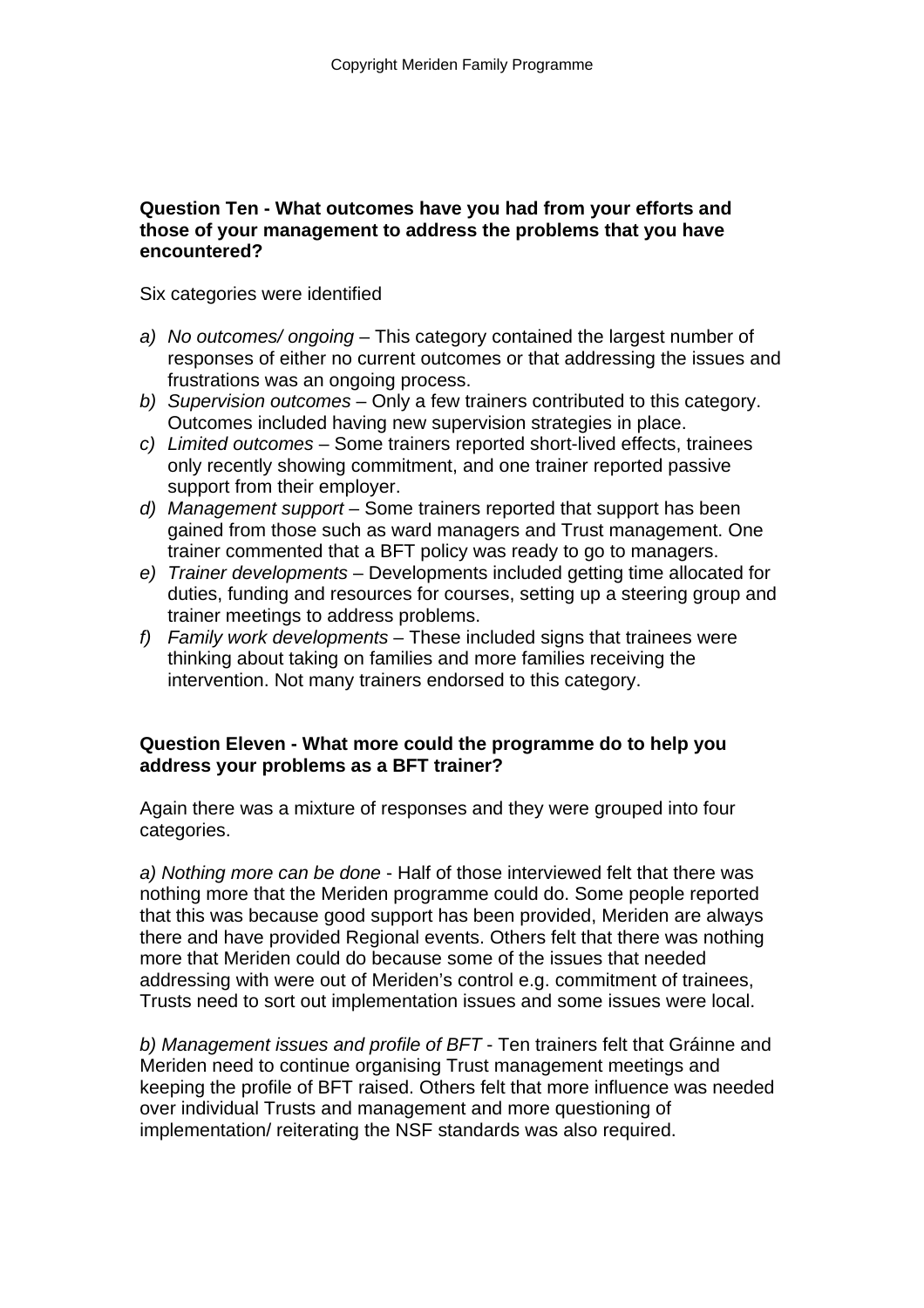*c) Support for Trainers* - Some of those interviewed suggested help that was specific to trainers such as help in finding funding for a full-time co-ordinator, having full- or part-time trainer posts, more regular trainers meetings, clearer action plan for trainers and making trust management more aware of trainer duties.

*d) Other suggestions* - Other suggestions for Meriden's involvement included Meriden just 'being there', providing up-to-date information, focusing the aims of the programme and having aims that are achievable.

### **Summary**

Despite the frustrations and problems of obtaining support for their roles, the trainers interviewed having listed many positive aspects of being involved with Meriden. There is still a lot of enthusiasm and commitment to the approach and the training programme three years after it began. I myself was heartened to interview so many enthusiastic individuals who believe in the programme and who are very resourceful in taking Behavioural Family Therapy at a management level and in terms of continuing to train further therapists.